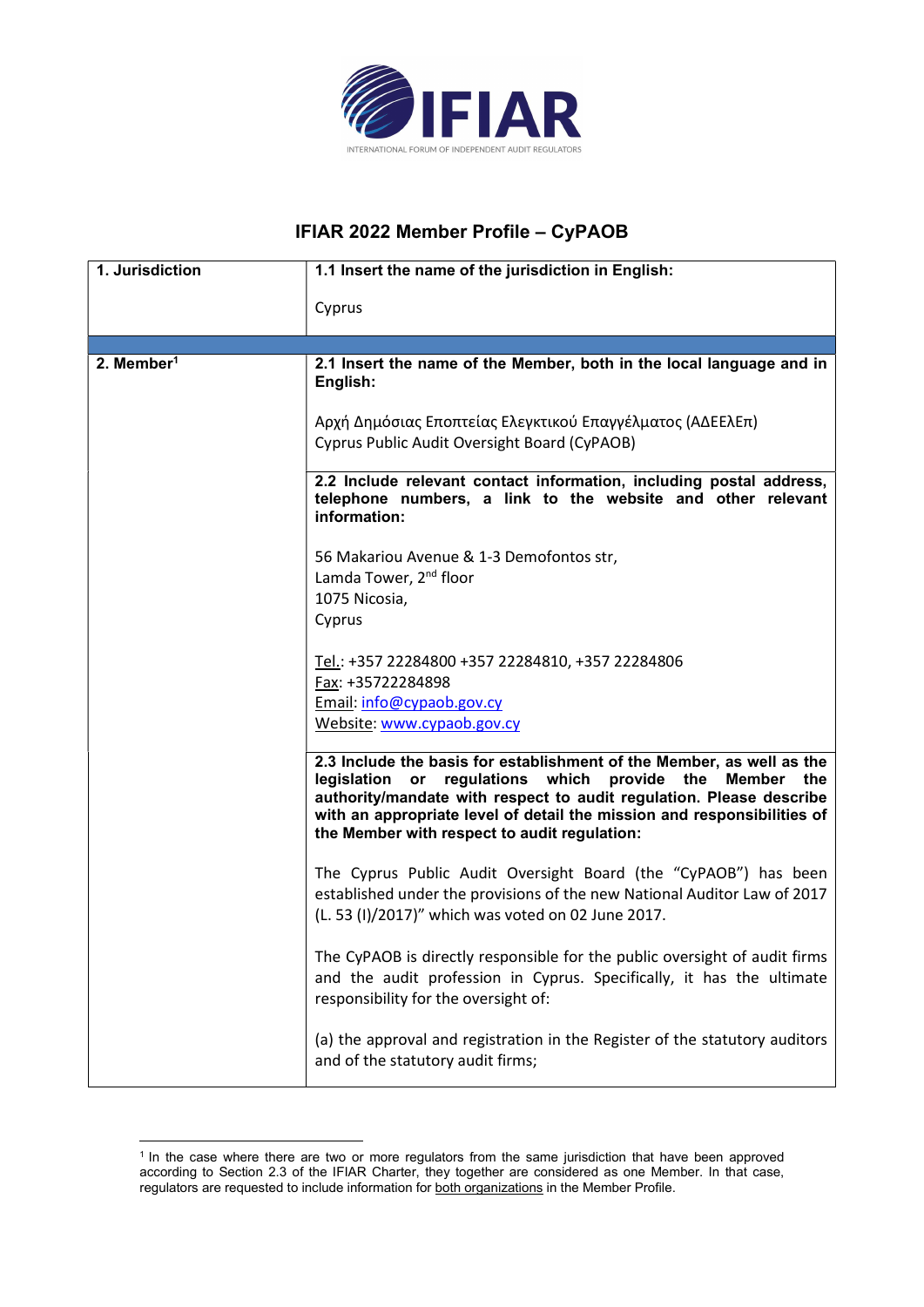

|                                                                  | (b) the adoption of standards on professional ethics, internal quality<br>control of statutory audit firms as well as auditing; and                                                                                                                                                                                                                                                                                                                                                                                                                                                                                                                                                                                                                                                                                                |
|------------------------------------------------------------------|------------------------------------------------------------------------------------------------------------------------------------------------------------------------------------------------------------------------------------------------------------------------------------------------------------------------------------------------------------------------------------------------------------------------------------------------------------------------------------------------------------------------------------------------------------------------------------------------------------------------------------------------------------------------------------------------------------------------------------------------------------------------------------------------------------------------------------|
|                                                                  | (c) continuing education, quality assurance and investigative and<br>disciplinary systems.                                                                                                                                                                                                                                                                                                                                                                                                                                                                                                                                                                                                                                                                                                                                         |
|                                                                  | 2.4 Have there been any major changes to the Member's organization<br>or to the governing legislation since completing last year's Member<br>Profile?                                                                                                                                                                                                                                                                                                                                                                                                                                                                                                                                                                                                                                                                              |
|                                                                  | ⊠ No<br>$\Box$ Yes                                                                                                                                                                                                                                                                                                                                                                                                                                                                                                                                                                                                                                                                                                                                                                                                                 |
|                                                                  | If yes, please describe these changes with an appropriate level of<br>detail:                                                                                                                                                                                                                                                                                                                                                                                                                                                                                                                                                                                                                                                                                                                                                      |
|                                                                  |                                                                                                                                                                                                                                                                                                                                                                                                                                                                                                                                                                                                                                                                                                                                                                                                                                    |
| <b>Governing Body</b><br>3.<br><b>Composition and</b><br>members | 3.1 Describe with an appropriate level of detail the current<br>composition of the Member's governing body, including the ratio<br>between Board members who are independent from the audit<br>profession and those who are not <sup>2</sup> . The audit profession includes, for<br>example: audit firms, professional accountancy bodies and bodies or<br>entities associated with the audit profession.                                                                                                                                                                                                                                                                                                                                                                                                                         |
|                                                                  | <b>Board of the CyPAOB:</b>                                                                                                                                                                                                                                                                                                                                                                                                                                                                                                                                                                                                                                                                                                                                                                                                        |
|                                                                  | Chairman: Mr Christakis Christofides, ex Lawyer / Legal Advisor<br>Vice Chairman: Mr Andreas Zachariades. General Manager of the<br>$\bullet$<br>Ministry of Labor, Welfare and Social Insurance<br>Member of the Board: Mr Nondas Cl. Metaxas - ex Director<br>General CEO of the Cyprus Stock Exchange<br>Member of the Board: Mr Stelios Kountouris - Deputy Accountant<br>$\bullet$<br>General - Treasury of the Republic of Cyprus<br>Member of the Board: Mr Christos Karoulas- Deputy Commissioner<br>٠<br>of the Tax Department of Cyprus Government<br>Member of the Board: Mr Costas Demetriou, Businessman<br>Member of the Board: Mrs Viki Aristidou- Tax Department of<br><b>Cyprus Government</b><br>All Board members are appointed from the Council of Ministers and are<br>independent from the audit profession. |
|                                                                  |                                                                                                                                                                                                                                                                                                                                                                                                                                                                                                                                                                                                                                                                                                                                                                                                                                    |
|                                                                  | 3.2 What are the eligibility criteria / requirements and composition<br>requirements for the members of the governing body?                                                                                                                                                                                                                                                                                                                                                                                                                                                                                                                                                                                                                                                                                                        |
|                                                                  | As described in article 6 of the National Auditor's Law L.53(I)/2017, the<br>CYPAOB shall be independent from statutory auditors and audit firms and<br>the Chairman and the members of the CyPAOB Board, shall comprise of<br>persons of highest moral standards, of recognised standing and honesty,<br>each of which is a non-practitioner with knowledge of issues related to                                                                                                                                                                                                                                                                                                                                                                                                                                                  |

 $^2$  An individual is independent of the profession even if he is a CPA, Chartered Accountant, or holder of another equivalent qualification, as long as this individual is not employed by or affiliated to a registered audit firm, nor employed by or affiliated to of a professional accountancy body, nor employed by or affiliated to bodies or entities associated with the audit profession.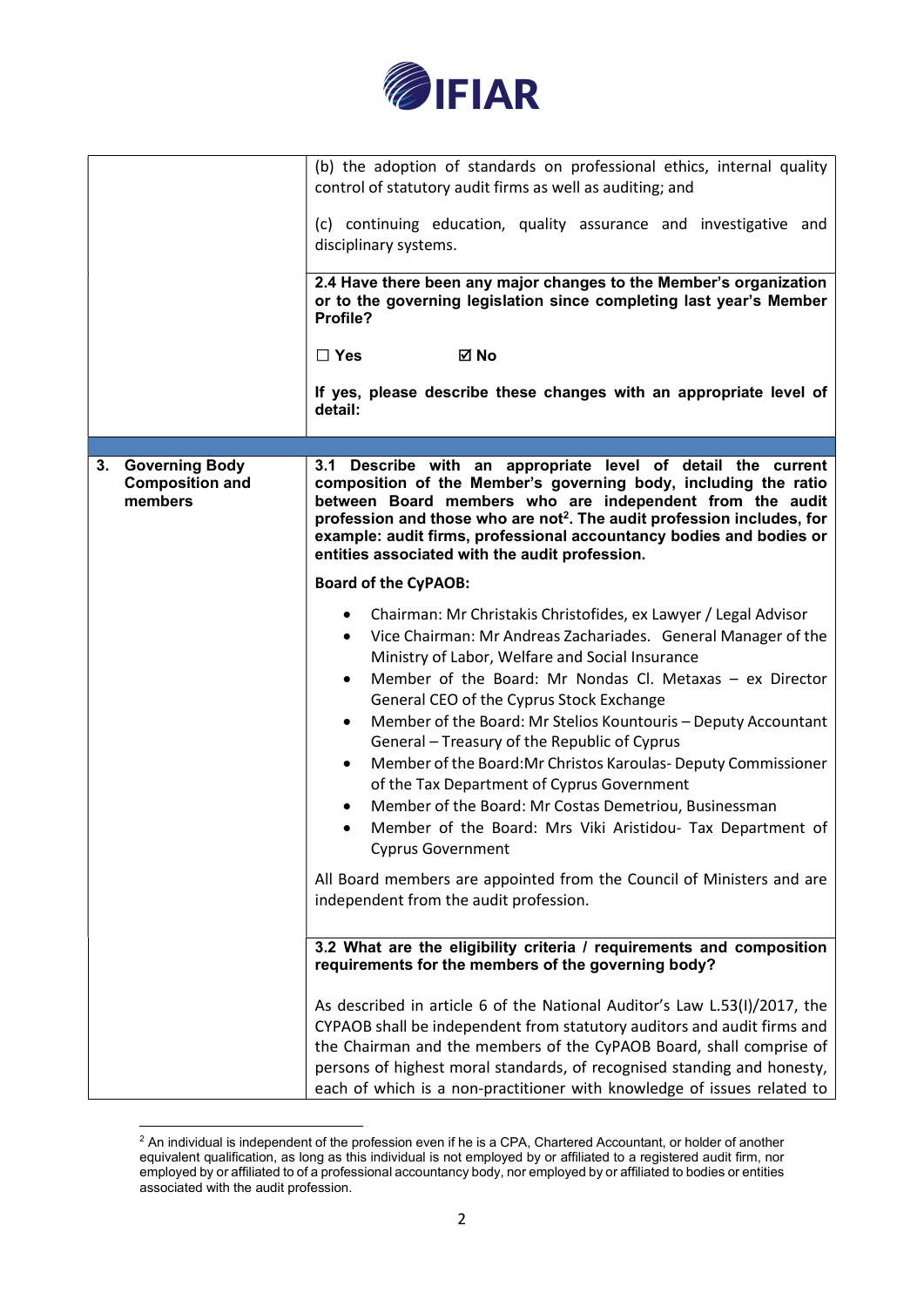

| statutory audit. So, it is evident from the above that our Auditors Law does<br>not permit the appointment of audit practitioners on its Board.                                                                                                                                                                                                                                                                                      |
|--------------------------------------------------------------------------------------------------------------------------------------------------------------------------------------------------------------------------------------------------------------------------------------------------------------------------------------------------------------------------------------------------------------------------------------|
| The term "non-practitioner" means a natural person who, for at least three<br>years before his/her appointment as Chairman or member of the Public<br>Audit Oversight Board, has not carried out statutory audits, has not held                                                                                                                                                                                                      |
| voting rights in an audit firm, has not been a member of the board of                                                                                                                                                                                                                                                                                                                                                                |
| directors or of the management body of an audit firm and has not been                                                                                                                                                                                                                                                                                                                                                                |
| employed by or otherwise associated with an audit firm.                                                                                                                                                                                                                                                                                                                                                                              |
| 3.3. Is each member of the governing body independent from the audit<br>profession? The audit profession includes, for example: audit firms,<br>professional accountancy bodies and bodies or entities associated<br>with the audit profession.                                                                                                                                                                                      |
| ⊠ Yes<br>$\square$ No                                                                                                                                                                                                                                                                                                                                                                                                                |
| 3.4 If the answer to question 3.3 is "No", is the majority of the members<br>of the governing body non-practitioner?                                                                                                                                                                                                                                                                                                                 |
| $\square$ No<br>$\square$ Yes                                                                                                                                                                                                                                                                                                                                                                                                        |
| N/A                                                                                                                                                                                                                                                                                                                                                                                                                                  |
|                                                                                                                                                                                                                                                                                                                                                                                                                                      |
| 3.5 If the answer to question 3.3 is "No", which safeguards are in place<br>to provide for the Member's overall independence from the audit<br>profession?<br>N/A                                                                                                                                                                                                                                                                    |
| 3.6 Is there a restriction or recusal process that is applicable to                                                                                                                                                                                                                                                                                                                                                                  |
| members of the governing body of the Member who are current or<br>former auditors/practitioners?                                                                                                                                                                                                                                                                                                                                     |
| ⊠ Yes<br>$\square$ No                                                                                                                                                                                                                                                                                                                                                                                                                |
| Does this include a "cooling-off" period for former auditors?                                                                                                                                                                                                                                                                                                                                                                        |
| <b>ØYes</b><br>$\square$ No                                                                                                                                                                                                                                                                                                                                                                                                          |
| If yes to either of the above, please describe:                                                                                                                                                                                                                                                                                                                                                                                      |
|                                                                                                                                                                                                                                                                                                                                                                                                                                      |
| A person has to have at least three years cooling off period before his/her<br>appointment as a member of the Board. Specifically, he/she must not have<br>carried out statutory audits, must not have held voting rights in an audit<br>firm, must not have been a member of the board of directors or of the<br>management body of an audit firm and must not have been employed by<br>or otherwise associated with an audit firm. |
| 3.7 Other than the governing body, are members of the profession<br>involved in the Member's organization (including in any inspections,<br>committee or panel role)?                                                                                                                                                                                                                                                                |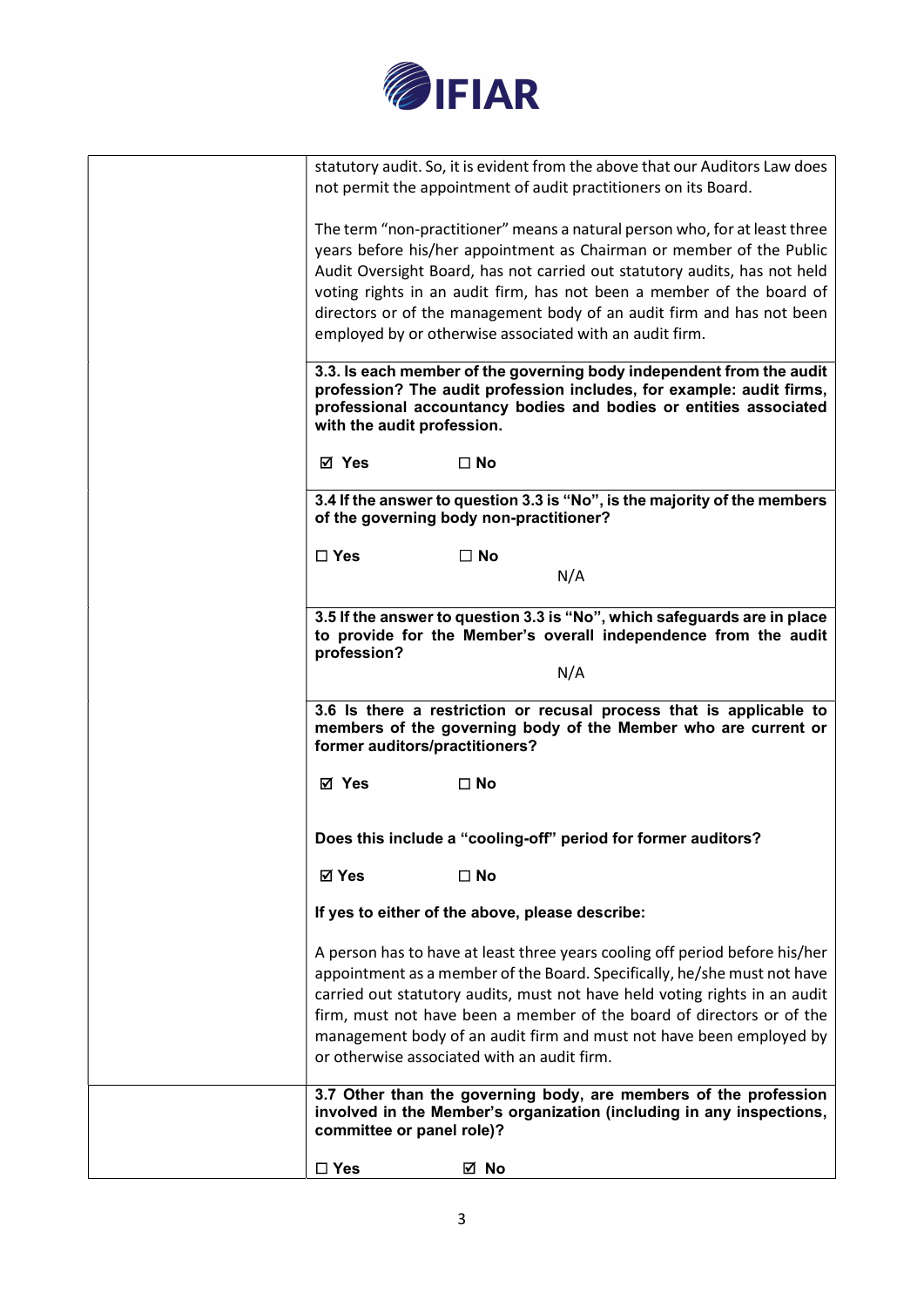

|                         | If yes, please describe their role with an appropriate level of detail,<br>including the ratio between those who are independent and those who<br>are not in the relevant function and whether such role includes<br>decisional or control authority:                                                                                                                                                                                                                   |
|-------------------------|-------------------------------------------------------------------------------------------------------------------------------------------------------------------------------------------------------------------------------------------------------------------------------------------------------------------------------------------------------------------------------------------------------------------------------------------------------------------------|
|                         |                                                                                                                                                                                                                                                                                                                                                                                                                                                                         |
| 4. Funding Arrangements | 4.1 Describe the main funding arrangements of the Member, including<br>the setting and approval of the budget and the fees, if any:                                                                                                                                                                                                                                                                                                                                     |
|                         | The Auditor Law of 2017 provides that the CyPAOB is adequately funded<br>by a government grant equal to 20% of the total budget of the year and<br>the rest 80% will be funded by the professional bodies, audit firms and PIE<br>auditor.                                                                                                                                                                                                                              |
|                         | CyPAOB's budget is approved by the Council of Ministers and the<br>Parliament of Cyprus.                                                                                                                                                                                                                                                                                                                                                                                |
|                         | 4.2 Is the funding free from undue influence by the profession?                                                                                                                                                                                                                                                                                                                                                                                                         |
|                         | <b>⊠</b> Yes<br>$\square$ No                                                                                                                                                                                                                                                                                                                                                                                                                                            |
|                         | Please describe with an appropriate level of detail the safeguards in<br>place to prevent undue influence by the profession:                                                                                                                                                                                                                                                                                                                                            |
|                         | The funding fee as well as the pricing policy is provided in the law and can<br>only be amended by a change in the legislation.                                                                                                                                                                                                                                                                                                                                         |
|                         |                                                                                                                                                                                                                                                                                                                                                                                                                                                                         |
| 5. Inspection System    | 5.1 Does the Member have the responsibility for recurring inspections<br>of audit firms undertaking audits of public interest entities (PIEs)?                                                                                                                                                                                                                                                                                                                          |
|                         | ⊠ Yes<br>$\square$ No                                                                                                                                                                                                                                                                                                                                                                                                                                                   |
|                         | 5.2 Is this responsibility undertaken directly or through oversight of<br>inspection conducted by another organization?                                                                                                                                                                                                                                                                                                                                                 |
|                         | □ Through Oversight<br><b>⊠</b> Directly                                                                                                                                                                                                                                                                                                                                                                                                                                |
|                         | If directly, kindly provide a brief description or summary of the<br>$\bullet$<br>responsibility, including the regulatory reporting process after<br>inspections i.e. recommendations issued, follow-up, etc.).                                                                                                                                                                                                                                                        |
|                         | If through oversight of another organization, please describe with<br>an appropriate level of detail the other organization, its relation to<br>the Member, its role, and the arrangements for oversight:                                                                                                                                                                                                                                                               |
|                         | The CyPAOB is responsible, through its Audit Quality Review Team for<br>inspecting auditors of public interest entities. A report on each firm is<br>issued at the completion of the inspection. Letter reports on all audits<br>reviewed are issued to the audit firm. Separate reports are issued for Firm<br>Wide controls (ISQC1) and per audit file inspected. The findings are shared<br>with the Audit Firm as to their factual accuracy and the firm's comments |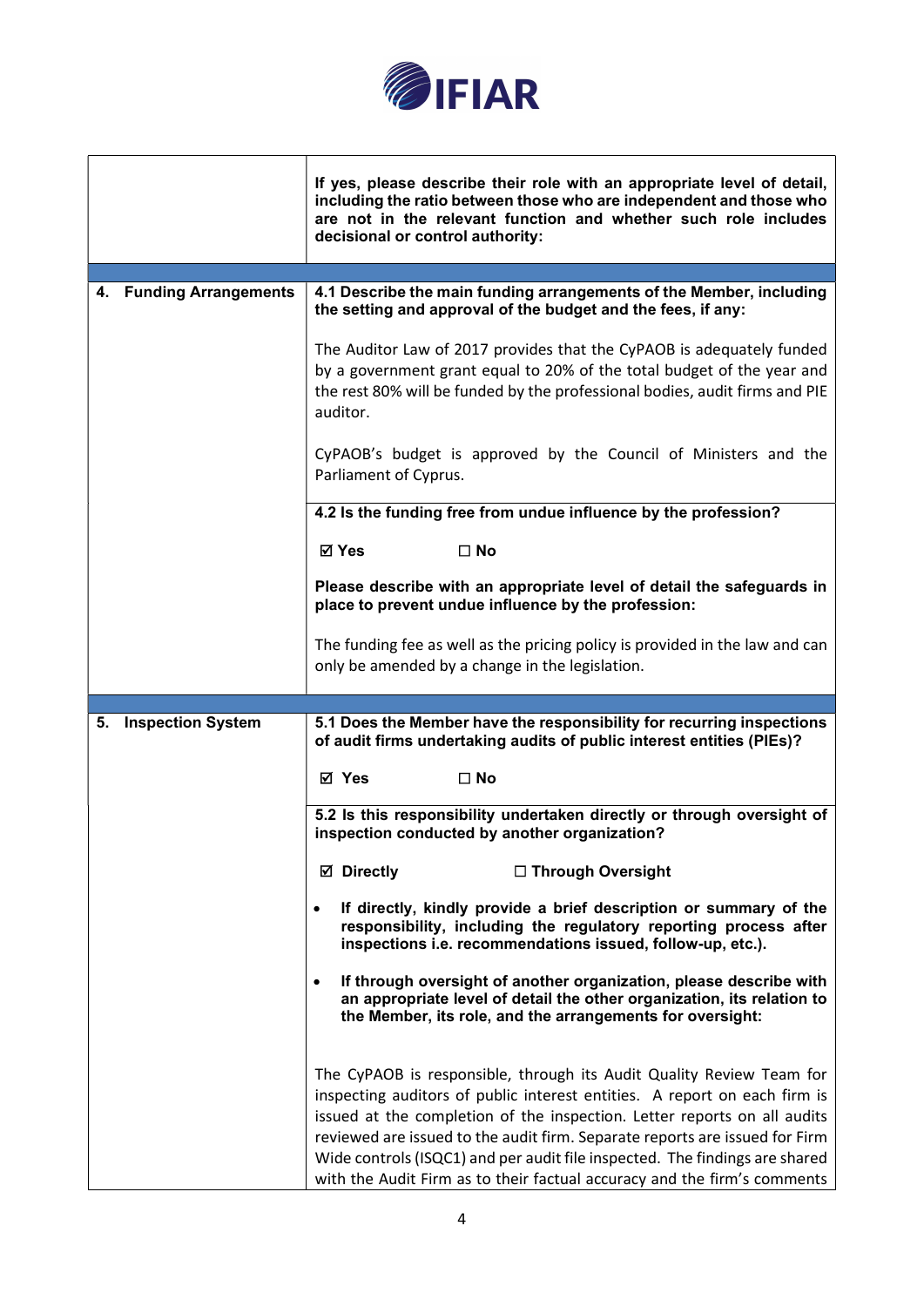

|    |                                                                                                     | are received. CyPAOB follows up in the next inspection cycle that the firm<br>has implemented CyPAOB's comments.                                                                                                                                                                                                                                                                                                |
|----|-----------------------------------------------------------------------------------------------------|-----------------------------------------------------------------------------------------------------------------------------------------------------------------------------------------------------------------------------------------------------------------------------------------------------------------------------------------------------------------------------------------------------------------|
|    |                                                                                                     |                                                                                                                                                                                                                                                                                                                                                                                                                 |
|    |                                                                                                     | 5.3 Please describe with an appropriate level of detail the<br>requirements and practices regarding the frequency of inspections:                                                                                                                                                                                                                                                                               |
|    |                                                                                                     | Up to and including its 2016-2020 inspection cycle, Audit Quality Review<br>has carried out full scope inspections of fourteen firms (Big Four Firms plus<br>twelve other PIE auditors). Full scope inspections comprise a review of a<br>sample of audits and firm-wide procedures are undertaken annually for<br>the Big Four Firms. Twelve more PIE audit firms will be inspected once<br>every three years. |
|    |                                                                                                     | The independent inspection of 761 non-PIE audit firms is delegated to the<br>Recognized Professional Body, the Institute of Certified Public Accountants<br>of Cyprus, who undertake the primary review of the firm. This has been<br>undertaken at least once every three years.                                                                                                                               |
|    |                                                                                                     |                                                                                                                                                                                                                                                                                                                                                                                                                 |
|    | 6. Audit and Financial<br><b>Market</b>                                                             | 6.1 Provide the number of audit firms subject to inspections. Include<br>an indication of the number of public interest audits (PIEs) and other<br>audits that fall under the Member's oversight or mandate.                                                                                                                                                                                                    |
|    |                                                                                                     | There are 16 PIE audit firms that are directly inspected by the CyPAOB. The                                                                                                                                                                                                                                                                                                                                     |
|    |                                                                                                     | number of PIES is approximately 141. The professional body is responsible                                                                                                                                                                                                                                                                                                                                       |
|    |                                                                                                     | for inspections of approximately 761 audit firms of non-public interest<br>entities and is subject to CyPAOB oversight.                                                                                                                                                                                                                                                                                         |
|    |                                                                                                     | 6.2 What are the sizes and market shares of each of the largest audit<br>firms in the Member's jurisdiction?                                                                                                                                                                                                                                                                                                    |
|    |                                                                                                     | The market shares according to the number of PIES audited are:<br>KPMG 31%, PWC 26%, Deloitte 14%, EY 14% and 13% Others (5% Mid-tier<br>network and 8% Small firms).                                                                                                                                                                                                                                           |
|    |                                                                                                     |                                                                                                                                                                                                                                                                                                                                                                                                                 |
| 7. | <b>Main Other</b><br><b>Responsibilities of the</b><br>Member within the area<br>of Audit Oversight | 7.1 Please indicate whether the Member has responsibility for tasks<br>other than Inspections within the area of Audit Oversight:                                                                                                                                                                                                                                                                               |
|    |                                                                                                     | <b>Ø Registration/Licensing</b><br>☑ Audit and/or Ethics Standard Setting<br>☑ Permanent Education of Auditors<br><b>☑ Enforcement</b><br>$\Box$ Other:                                                                                                                                                                                                                                                         |
|    |                                                                                                     | 7.2 If the Member has the responsibility for Registration/Licensing,<br>please indicate whether this responsibility is undertaken directly or<br>through oversight of Registration/Licensing conducted by another<br>organization?                                                                                                                                                                              |
|    |                                                                                                     | $\Box$ Directly<br><b>Ø Through Oversight</b>                                                                                                                                                                                                                                                                                                                                                                   |
|    |                                                                                                     | If directly, please describe the responsibility with an appropriate<br>$\bullet$<br>level of detail.                                                                                                                                                                                                                                                                                                            |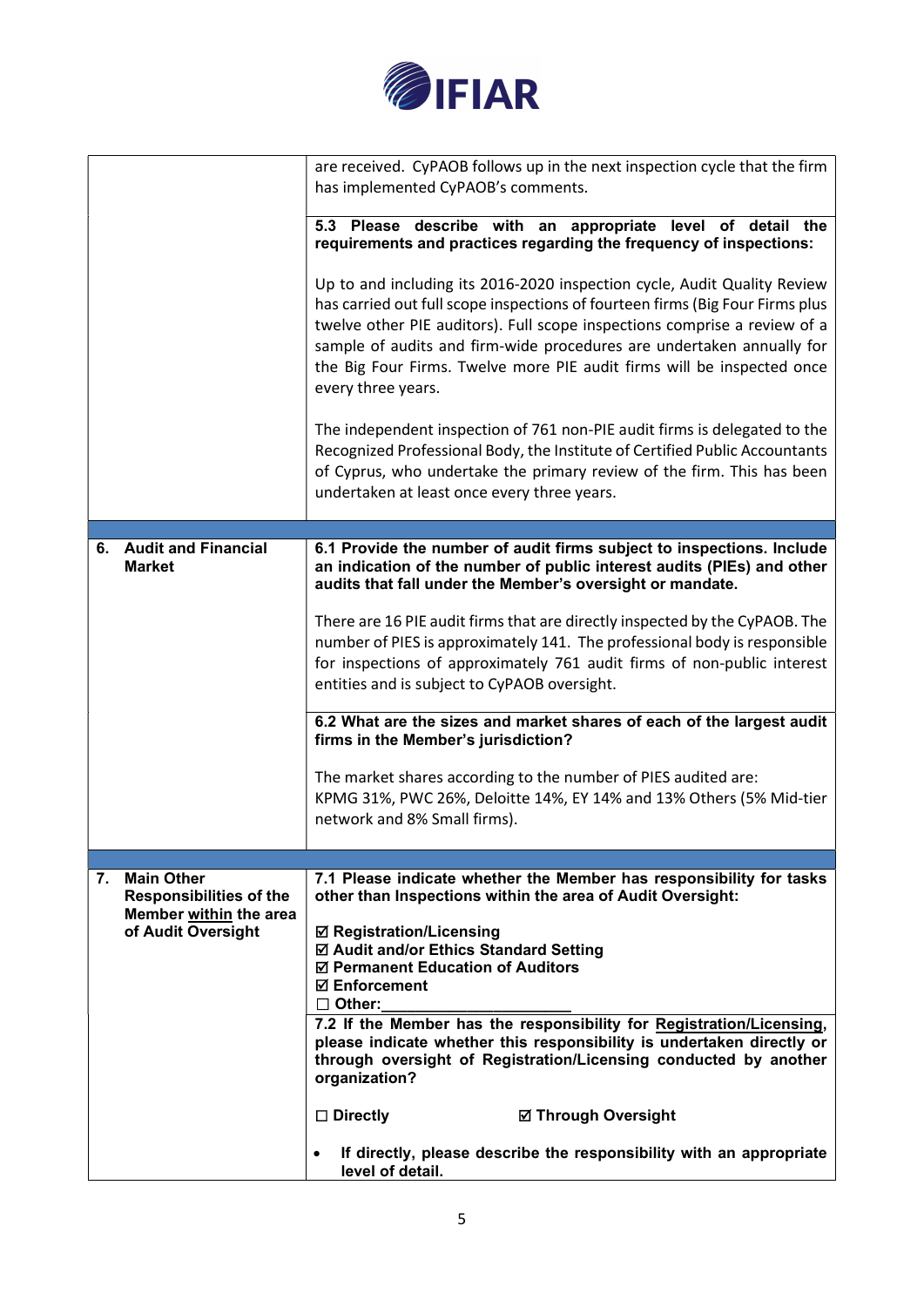

┑

|                                                 | If through oversight, please indicate the name of the other<br>organization and its composition (i.e. whether practitioners from<br>the audit profession are involved in decision-making). Also give a<br>description of the powers of the other organization and procedure<br>applied, as well as the role of the Member in these procedures.            |
|-------------------------------------------------|-----------------------------------------------------------------------------------------------------------------------------------------------------------------------------------------------------------------------------------------------------------------------------------------------------------------------------------------------------------|
| of Cyprus.                                      | CyPAOB delegated via a delegation agreement the registration and<br>licensing procedure of statutory auditors and statutory audit firms to the<br>Recognized Professional Body, the Institute of Certified Public Accountants                                                                                                                             |
| through<br>the<br>CyPAOB<br>case-by-case basis. | The National Auditor Law of 2017 provides the eligibility criteria for<br>registration and licensing of statutory auditors/statutory audit firms and<br>monitoring<br>its<br>visits<br>the<br>ensures<br>application/compliance of the legislation provisions by the professional<br>body. CyPAOB has the power to reclaim the delegated competences on a |
|                                                 | 7.3 If the Member has the responsibility for Audit and/or Ethics<br>Standard Setting, please indicate whether this responsibility is<br>undertaken directly or through oversight of Audit and/or Ethics<br><b>Standard Setting conducted by another organization?</b>                                                                                     |
| $\Box$ Directly                                 | ☑ Through Oversight                                                                                                                                                                                                                                                                                                                                       |
| level of detail.                                | If directly, please describe the responsibility with an appropriate                                                                                                                                                                                                                                                                                       |
|                                                 | If through oversight, please indicate the name of the other<br>organization and its composition (i.e. whether practitioners from<br>the audit profession are involved in decision-making). Also give a<br>description of the powers of the other organization and procedures<br>applied, as well as the role of the Member in these procedures.           |
| Certified Public Accountants of Cyprus.         | CyPAOB delegated via a delegation agreement the Audit and Ethics<br>standard setting to the Recognized Professional Body, the Institute of                                                                                                                                                                                                                |
| competences on a case-by-case basis.            | The National Auditor's law provides the criteria and the CyPAOB through<br>its monitoring visits ensures the application of those provisions by the<br>professional body. CyPAOB has the power to reclaim the delegated                                                                                                                                   |
| conducted by another organization?              | 7.4 If the Member has the responsibility for Permanent Education of<br>Auditors, please indicate whether this responsibility is undertaken<br>directly or through oversight of Permanent Education of Auditors                                                                                                                                            |
| $\square$ Directly                              | <b>Ø</b> Through Oversight                                                                                                                                                                                                                                                                                                                                |
| level of detail.                                | If directly, please describe the responsibility with an appropriate                                                                                                                                                                                                                                                                                       |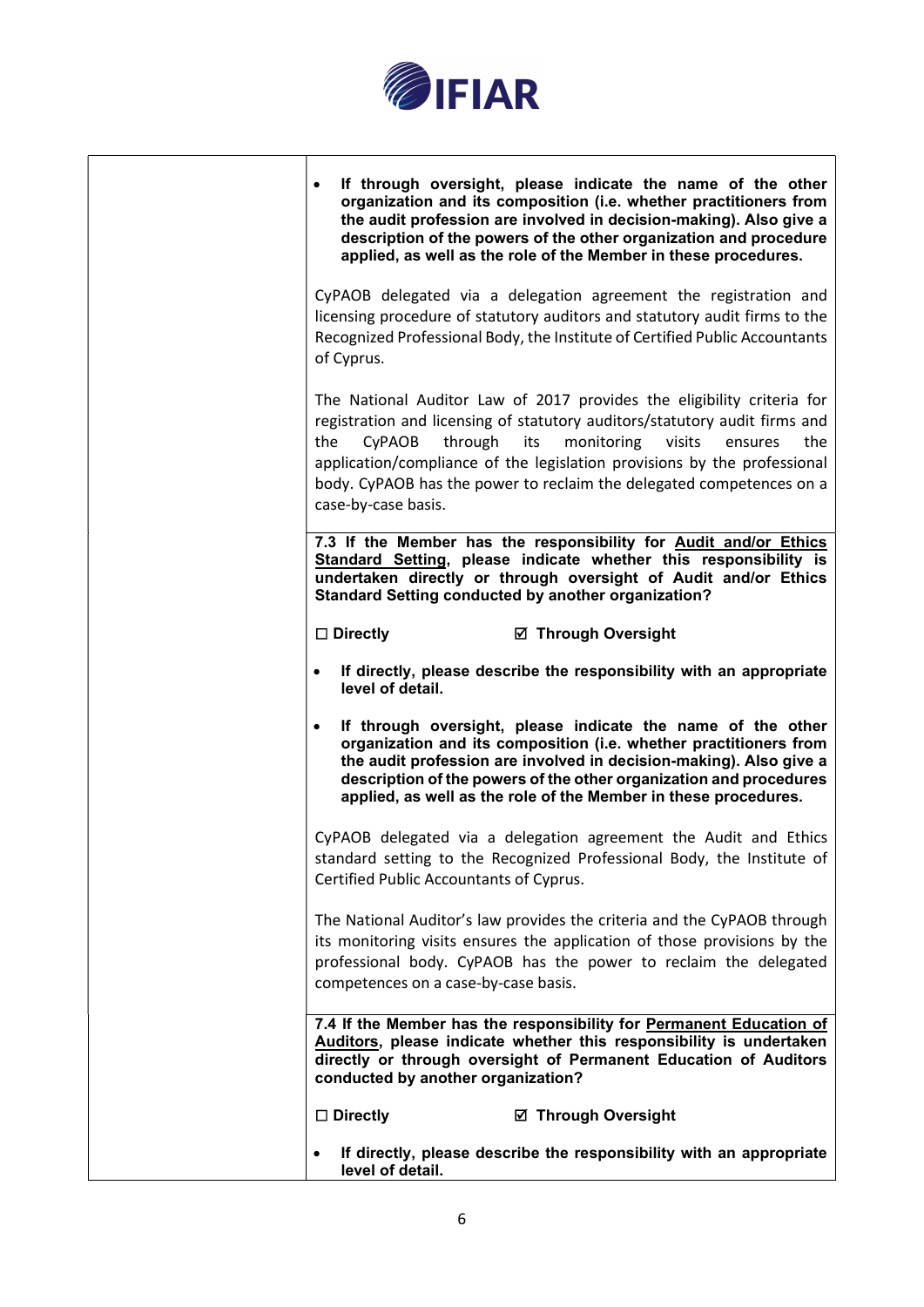

|                                                                                 | If through oversight, please indicate the name of the other<br>$\bullet$<br>organization and its composition (i.e. whether practitioners from<br>the audit profession are involved in decision-making). Also give a<br>description of the powers of the other organization and procedures<br>applied, as well as the role of the Member in these procedures.               |
|---------------------------------------------------------------------------------|----------------------------------------------------------------------------------------------------------------------------------------------------------------------------------------------------------------------------------------------------------------------------------------------------------------------------------------------------------------------------|
|                                                                                 | CyPAOB delegated via a delegation agreement the Permanent Education<br>of Auditors to the Recognized Professional Body the Institute of Certified<br>Public Accountants of Cyprus.                                                                                                                                                                                         |
|                                                                                 | The National Auditors law provides the criteria and the CyPAOB through<br>its monitoring visits ensures the application of those provisions by the<br>professional body. CyPAOB has the power to reclaim the delegated<br>competences on a case-by-case basis.                                                                                                             |
|                                                                                 | 7.5 If the Member has the responsibility for <b>Enforcement</b> , please<br>indicate whether this responsibility is undertaken directly or through<br>referral to other organization(s)?                                                                                                                                                                                   |
|                                                                                 | <b>Ø</b> Directly<br>□ Through Referral                                                                                                                                                                                                                                                                                                                                    |
|                                                                                 | If directly, kindly provide a brief description or summary of the<br>enforcement responsibility, the procedure and process involved,<br>including the regulatory reporting process that led to disciplinary<br>action.                                                                                                                                                     |
|                                                                                 | If through referral, please indicate the name of the other<br>$\bullet$<br>organization and its composition (i.e. whether practitioners from<br>the audit profession are involved in decision-making). Also give a<br>description of the enforcement powers of the other organization<br>and procedures applied, as well as the role of the Member in these<br>procedures. |
|                                                                                 | CyPAOB through its Independent Disciplinary Committee has the                                                                                                                                                                                                                                                                                                              |
|                                                                                 | responsibility for the enforcement regarding PIE and non-PIE auditors.<br>Please note that, the CyPAOB has recently reclaimed from the Recognised                                                                                                                                                                                                                          |
|                                                                                 | Professional Body, the Institute of Certified Public Accountants, the<br>delegated task concerning the enforcement for Non-Pies auditors.                                                                                                                                                                                                                                  |
|                                                                                 | The enforcement procedure and the sanctions are provided by the<br>National Auditors law.                                                                                                                                                                                                                                                                                  |
|                                                                                 | 7.6 If the Member has the responsibility for other tasks within the area<br>of Audit Oversight, please describe with an appropriate level of detail:                                                                                                                                                                                                                       |
|                                                                                 | N/A                                                                                                                                                                                                                                                                                                                                                                        |
| <b>Main Other</b><br>8.<br><b>Responsibilities of the</b><br>Member outside the | 8.1 Please describe with an appropriate level of detail whether the<br>Member has responsibility for tasks outside the area of audit oversight<br>such as Supervision of Financial Reporting or Securities Regulation:                                                                                                                                                     |
| area of Audit Oversight                                                         | N/A                                                                                                                                                                                                                                                                                                                                                                        |